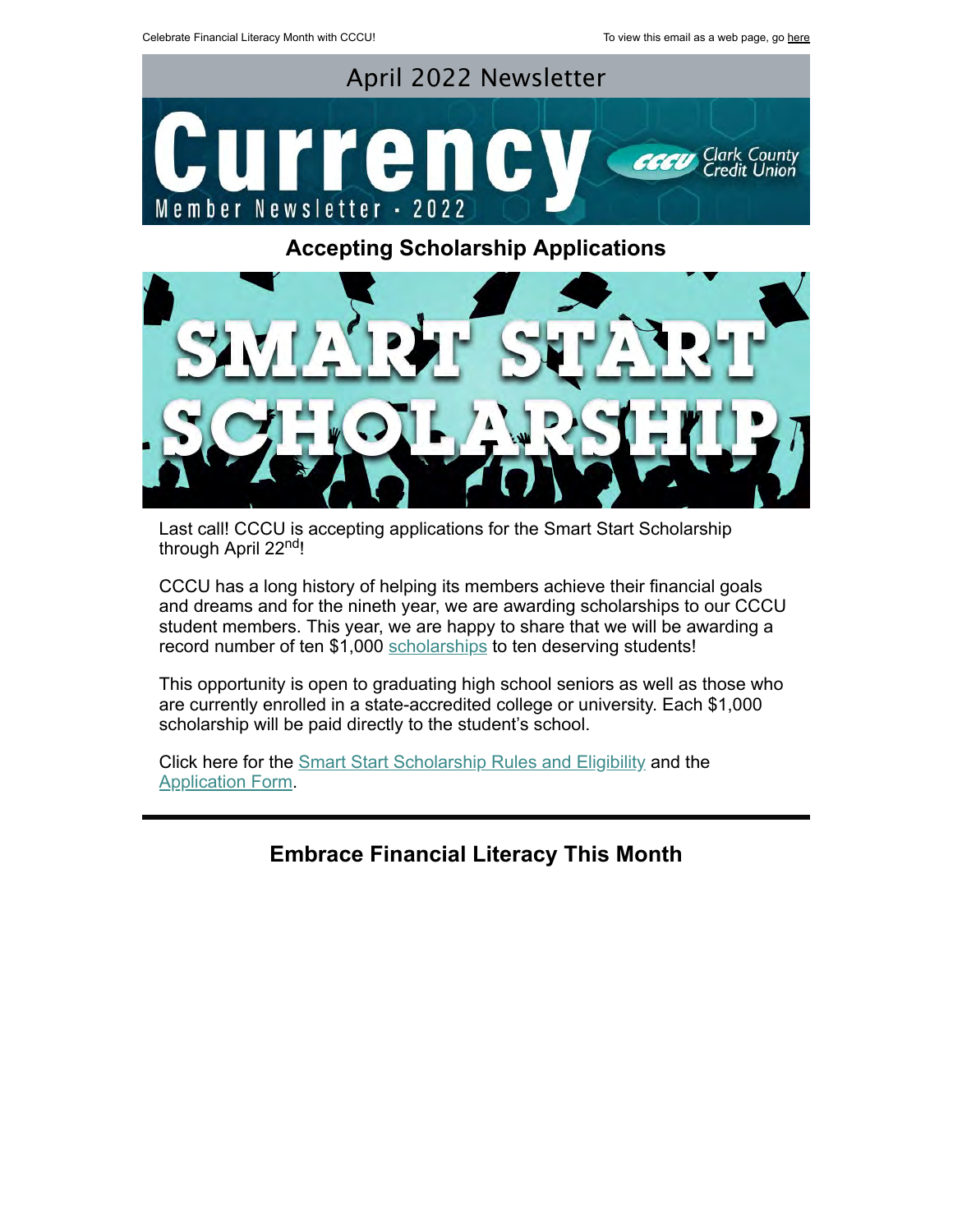

April is Financial Literacy Month and CCCU has the resources to help you start or maintain smart money habits. Financial literacy is knowing what finances are and how to spend, save, and manage money effectively. But it's not a light switch-you don't flip the switch and learn it all at once.

[To help you take control of your financial situation, we offer a Financial Wellness](https://teachbanzai.com/wellness/resources/what-is-financial-literacy#financial-wellness-assessment-anchor) Assessment through Banzai, our free financial education resource. This fiveminute assessment will:

- Ask questions to determine your current financial wellness.
- Discover your personal financial strengths and weaknesses.
- Explore resources that will help you reach your financial goals and dreams!

Financial literacy is a topic to be discussed, not avoided-anticipated, not dreaded. After you complete the assessment, you will be provided with helpful coaches, articles and calculators that are unique to your current financial situation. To view the full library of Banzai articles, [click here](https://teachbanzai.com/wellness), or give us a call to discuss money saving products at 702-228-2228.

### **Nominate a Nurse for Nurses Week: May 6-12**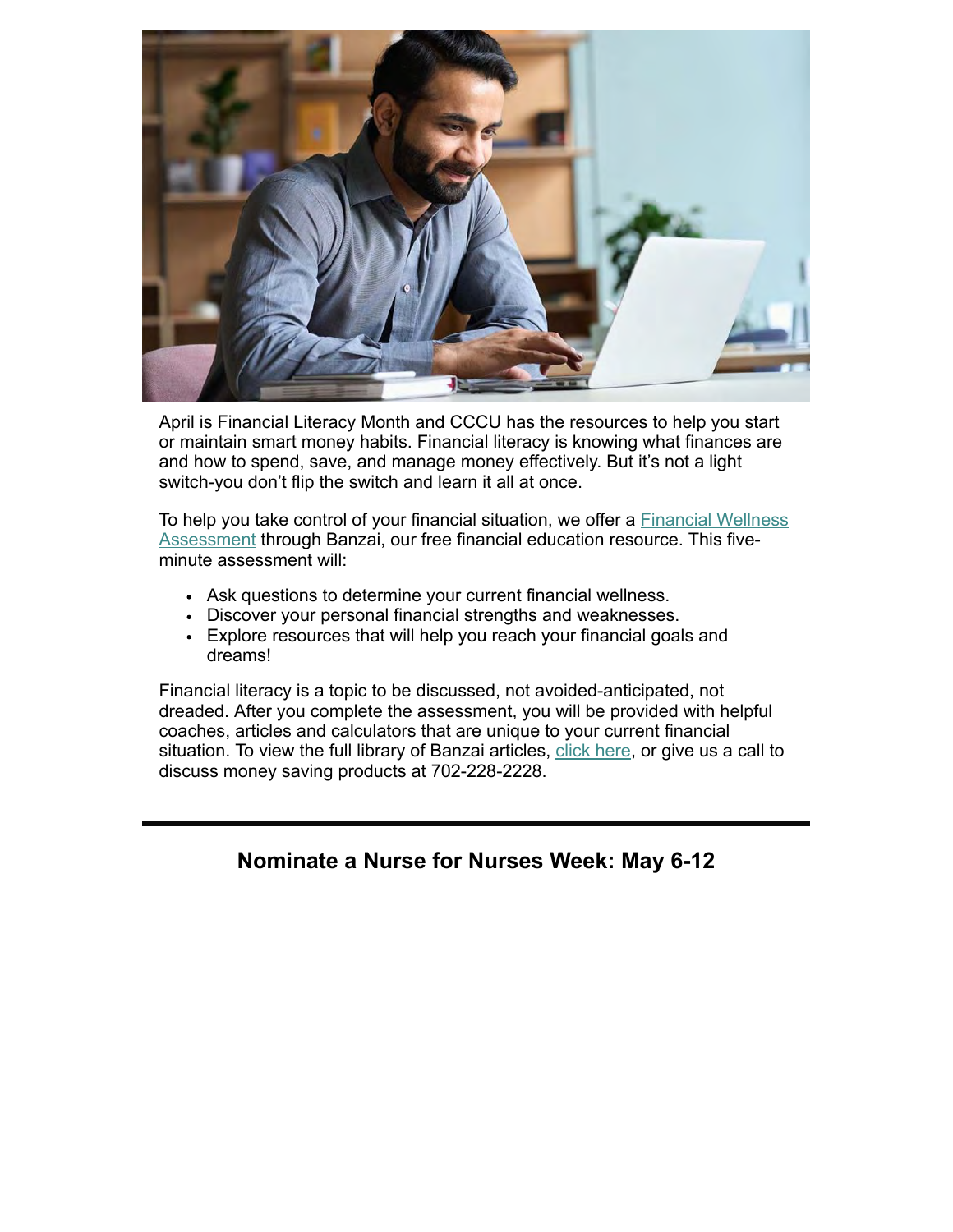

We appreciate nurses every day, but especially during Nurses Week! If you are a nursing professional or student, you can enter our free drawing to win prizes.

Nurses can win one of 3 \$500 VISA® gift cards and nursing students can win one of 2 \$250 VISA® gift cards! All entrants are eligible for other prizes given away during the week.

Entry may be made at info.ccculv.org/Nurses-Week through 11:59pm May 12, 2022 Professional nurses of any discipline may enter. Students at nursing school must indicate student status upon entry. No purchses necessary to enter, winner will be notified. Membership at CCCU is not required to win. Prizes may be claimed at any CCCU branch by appointment, after notification. Drawings begin Friday, May 6. The Grand Prize Winners will be drawn and notified on or after May 15.

Did you know Clark County Credit Union is the medical community's credit union? We were originally founded by local government workers as our main employer group and added the medical community as a member group shortly thereafter.

CCCU thanks our local healthcare community for all that they do for our community health every day. One way we show our appreciation is by celebrating Nurses Week. For the ninth year in a row, we invite nurses and nursing students [to enter to win](https://link.zixcentral.com/u/84f573c9/cvQalla37BG3ATj3hnsoMg?u=http%3A%2F%2Fmarketing.ccculv.com%2Fem%3Fa%3DgSuqxNjcbfzCNIm6GVKuKl%26b%3DpY0xoQT7VEy5kULY8xiHOA) their share of \$2,000 in gift card prizes - this year three nurses will receive a \$500 gift card and two nursing students will receive a \$250 gift card.

To learn more about Nurses Week and how CCCU supports our local healthcare community, check out a recent [press release](http://ccculv.org/ContentDocumentHandler.ashx?documentId=73829).

# **Member Since 1997: Information Technology Advanced Specialist, Rick C.**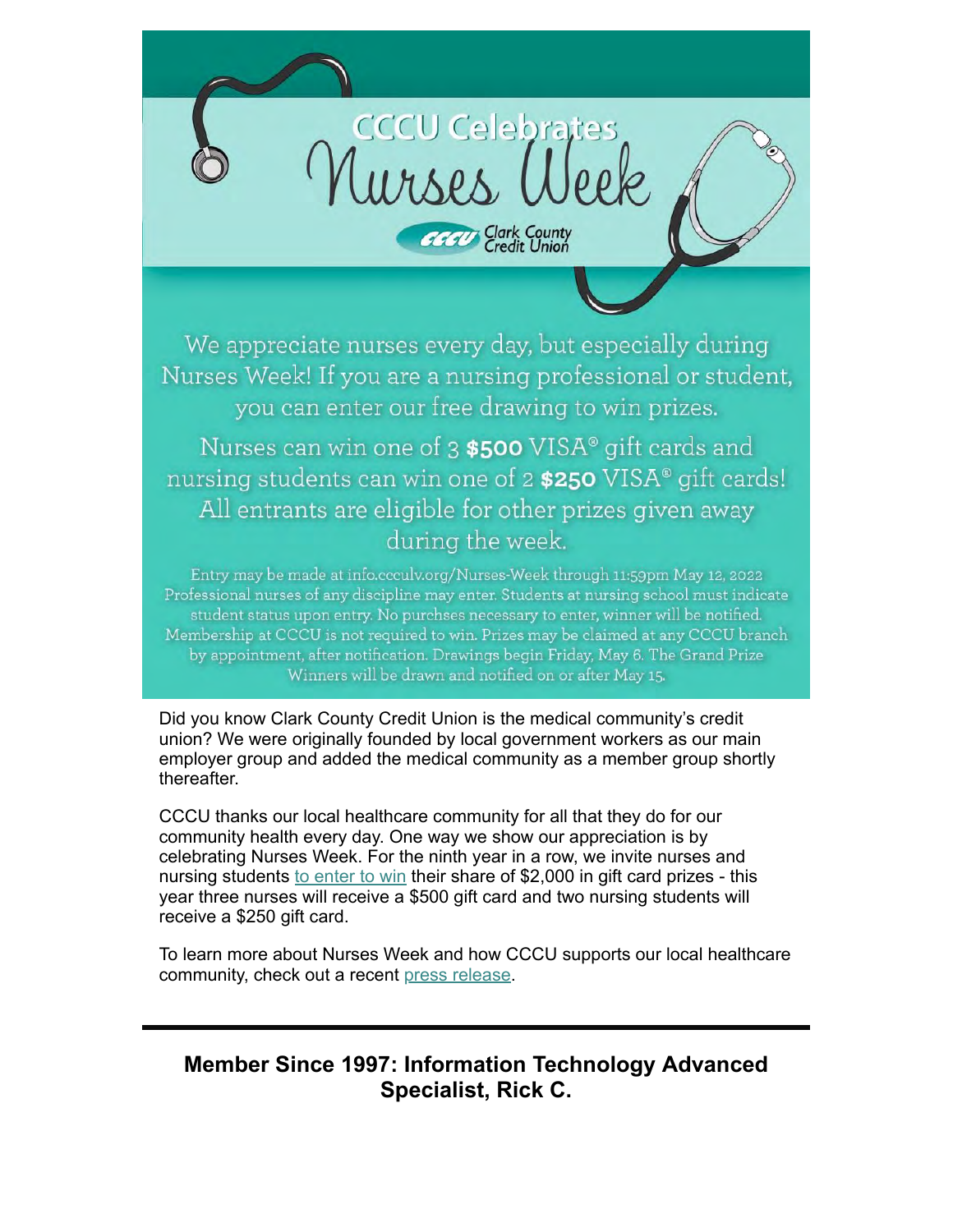

We always have and will continue to tell people just how good Clark County Credit Union is to its members!





Rick C. has been a Clark County resident for the past 45 years. Currently retired from the Technology field, Rick holds many IT certifications and was also an advanced specialist in servers and storage systems. Today, Rick runs Be Safe CCW where he teaches self-defense training and concealed carry permits for residents of Nevada.

"Any time we've been in a tough spot financially, CCCU has always been there for us," Rick said. "They have always 're-worked' the situation where we could access funds to pay for emergency expenses." Over the years, Rick has enjoyed many benefits of membership with the credit union and most recently refinanced his home with Real Estate agent, Ky A. He said, "Ky was patient with me and made sure to follow through immediately with any of our concerns."

Rick joined the credit union in 1997 when he started with the City of Henderson. At that time, the branch was a small office in Henderson with a two-person counter. "The talk at the City of Henderson was all about how CCCU takes care of their members," said Rick.

Thank you, Rick, for your continued membership and your ongoing support of CCCU. You are a valued part of our 71-year history.



### **Prevent Identity Theft with Bonus Checking**

The best way to prevent identity theft is to stay informed and on top of your finances. By taking the proper precautions and acting quickly, you can help negate the impacts of attempted or successful identity theft.

#### **Precautions**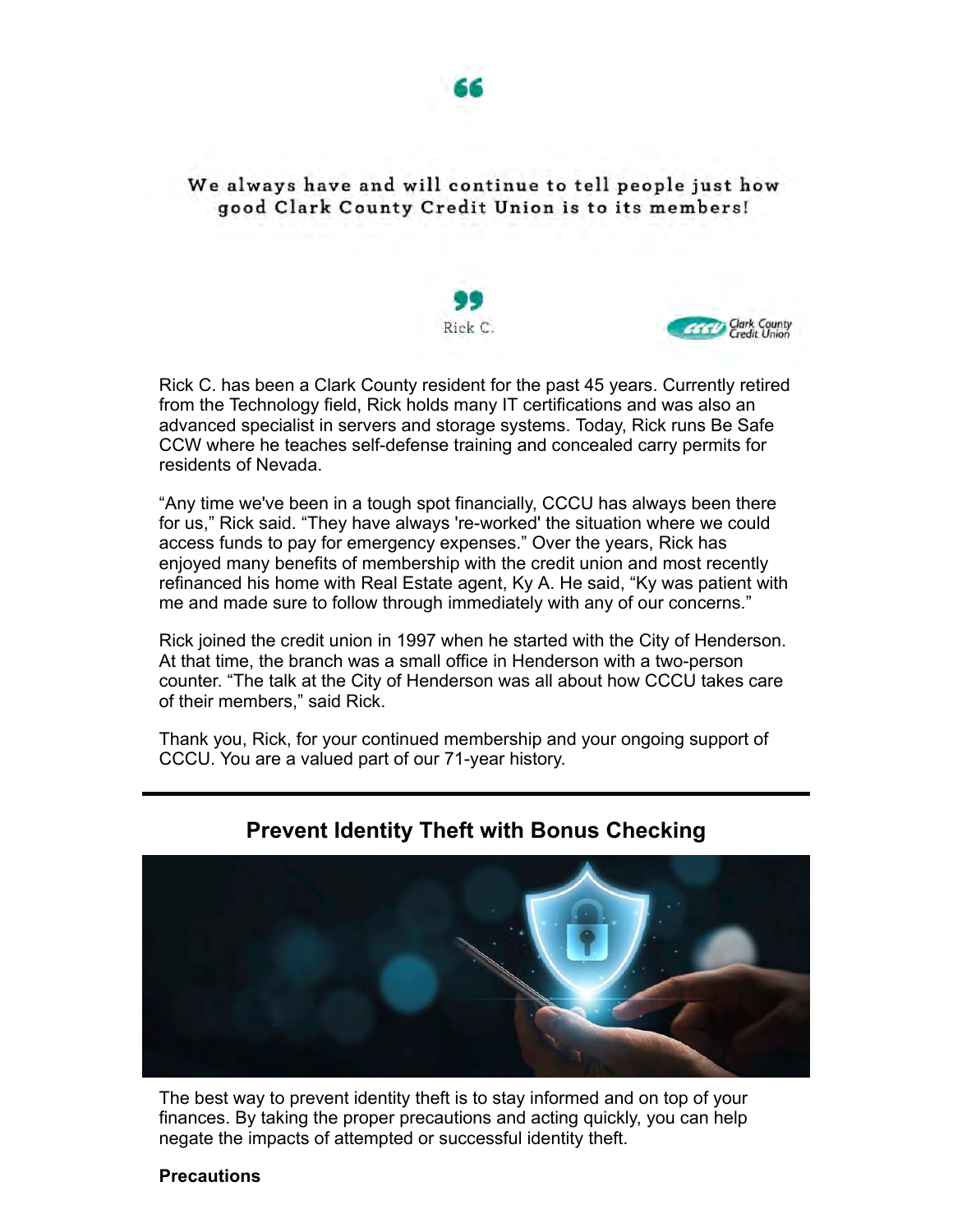Thieves can use your name, credit card number, and Social Security number to assume your identity, spend your money, or make you liable for debts and charges. Unfortunately, almost 18% of Americans have been subject to ATM, debit, or credit card fraud, according to The Pew Research Center.

With credit cards in particular, your cash liability is limited and relatively easy to resolve. For instance, both Visa and Mastercard have created zero-liability policies, so you're protected in cases of identity theft. But your creditors may assume you are at fault for unpaid bills until you can prove otherwise. That takes time, as does straightening out the financial records. And you may have to reestablish downgraded credit ratings. To prevent that, keep the following tips in mind:

- Be very cautious about giving people-even family members-your account numbers and information, since they might be less careful than you.
- Check your credit card bills carefully to be sure you authorized all the charges.
- Written or printed records or notes can be found by anyone, so make sure you shred receipts before you throw them away.

#### **Credit Monitoring with Bonus Checking**

Did you know [CCCU's Bonus Checking](https://www.ccculv.org/Checking-Accounts.aspx#BonusChecking) includes Credit Monitoring? To verify your credit file monitoring is activated and to complete registration and access all benefits, the primary account holder on the Bonus Checking account can click [here](http://cccubonus.clubchecking.com/) and follow the simple step-by-step instructions. If you want to switch to Bonus Checking to take advantage of this service, contact us at 702-228- 2228.

If you suspect that your identity has been stolen, the faster you act, the better. If a specific account, such as your credit card or bank account, has been compromised, the first thing to do is to contact the financial institution to let us know. We can help you stop additional charges or money being used in your name, so contact CCCU right away at 702-228-2228.

### **Over Ten Classrooms Receive Books Thanks to CCCU Members!**